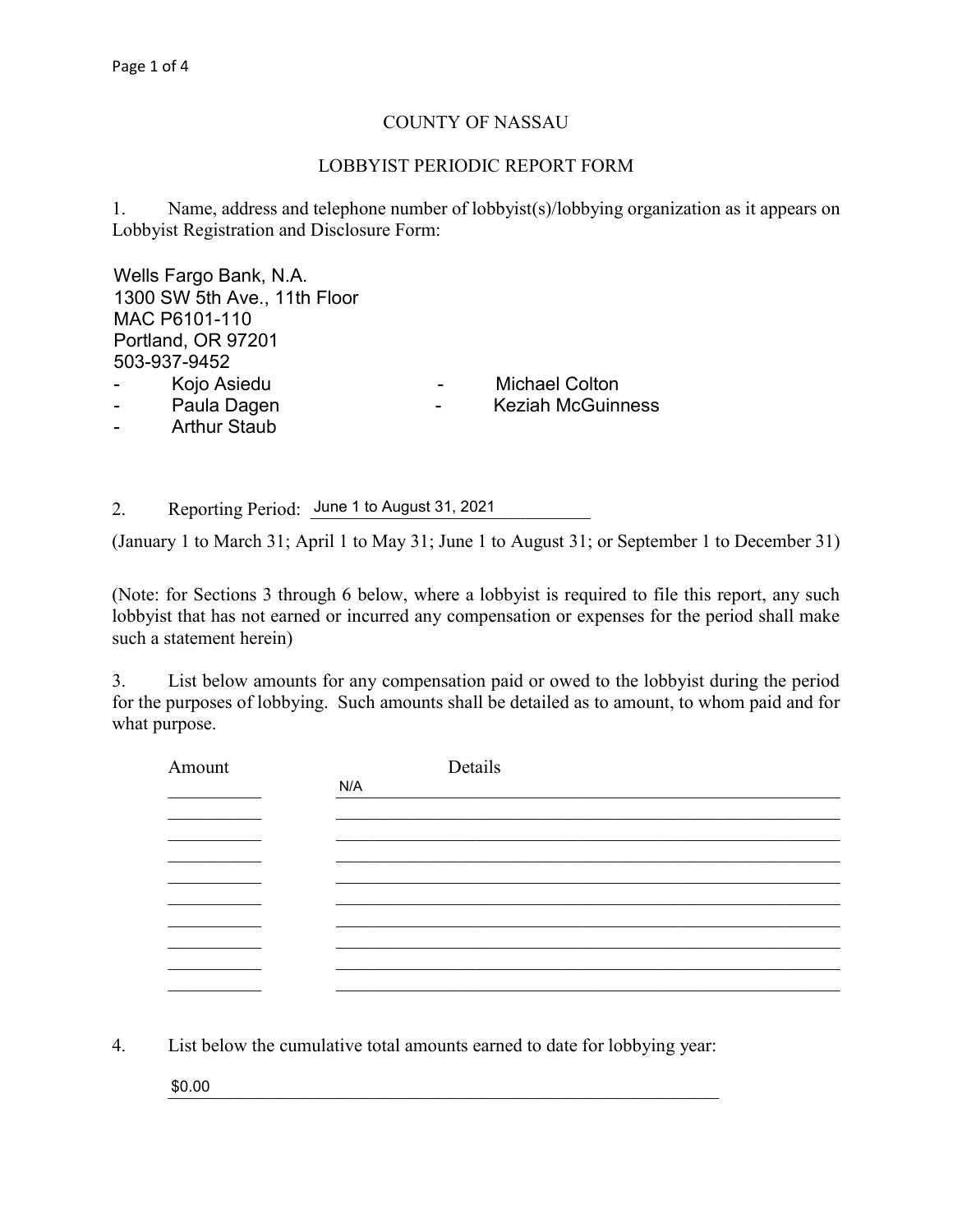5. List below amounts for any expenses expended or incurred by the lobbyist during the period for the purposes of lobbying. Such amounts shall be detailed as to amount, to whom paid and for what purpose.

| Amount | Details |
|--------|---------|
|        | N/A     |
|        |         |
|        |         |
|        |         |
|        |         |
|        |         |
|        |         |
|        |         |
|        |         |
|        |         |

6. List below the cumulative total amounts expended to date for lobbying year:

 $$0.00$ \$0.00

(In lieu of completing 7 through 10 below, you may attach a copy of your Lobbyist Registration and Disclosure Form, provided the information has not changed.)

7. List whether and where the lobbyist(s)/lobbying organization is registered as a lobbyist (e.g. Nassau County, New York State):

Kojo Asiedu, Michael Colton, Paula Dagen, Keziah McGuinness, and Arthur Staub are registered with Nassau County, New York State and New York City.

8. Name, address and telephone number of client(s) by whom, or on whose behalf, the lobbyist is retained, employed or designated.

1300 SW 5th Ave., 11th Floor **Example 20** SW 5th Ave., 11th Floor Portland, OR 97201 **Portland**, OR 97201 Wells Fargo Bank, N.A. MAC P6101-110 503-937-9452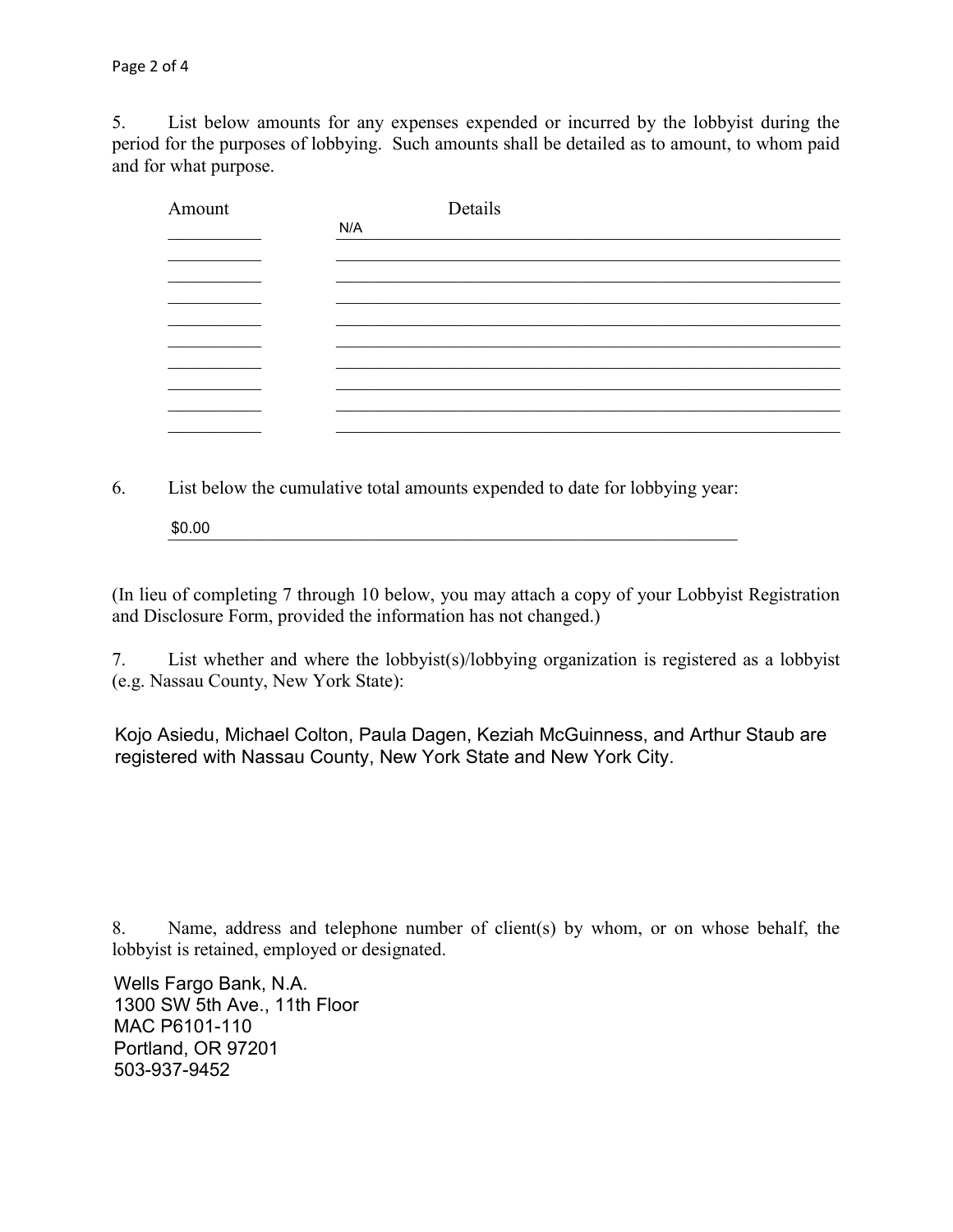9. Describe lobbying activity conducted, or to be conducted, in Nassau County, and identify client(s) for each activity listed, during the Reporting Period.

**NONE** 

The name of persons, organizations or governmental entities before whom the lobbyist has  $10.$ lobbied during the period.

**NONE**